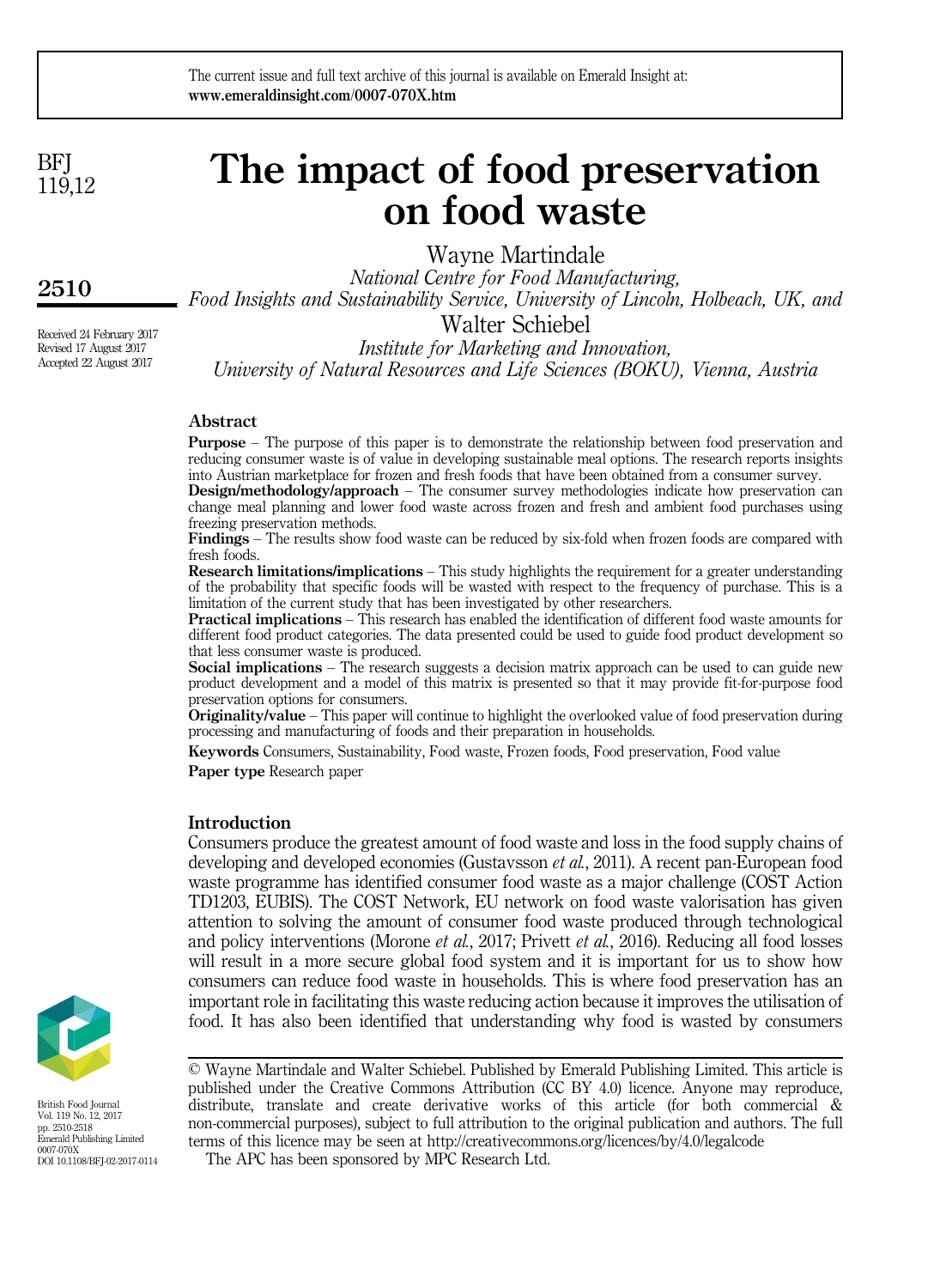during meal occasions develops of waste reduction strategies that can be used for different Impact of food foods and preservation methods (Martindale, 2014).

Previous food waste reduction initiatives have typically focussed outside of this consumer arena and they have focussed on manufacturing and retail food losses. They have been successful at designing out food waste using the right-weighting of food products (portion control) and light-weighting of packaging (material resource efficiency). Their success has been made possible through cooperative actions across the food industry that have developed joint responsibility for food waste. It is essential that these initiatives now act to reduce the food that consumers purchase but do not eat (Mena *et al.*, 2011). Furthermore, FAO reported Food Balance statistics show supply chain losses for food groups such as meat, fruit and vegetables to be below 5 per cent of production or domestic supply quantities (Martindale, 2017). While these food losses remain incredibly important it is reported by national agencies and government departments that consumers' food waste regularly reaches 20 per cent or more of food purchased (Defra, 2017).

There has been an emergence of re-distribution schemes and community focussed actions that have been successful at removing food waste from supply chains. Redistribution of foods that are close to shelf-life limits and schemes that facilitate providing food to consumers such as "community fridges" have an exceptionally important role to play in waste reduction particularly where communities experience limited accessibility and affordability of foods. The redistribution of foods from retailers and manufacturers that are close to shelf life limits or charitable donations has also seen the impact of using on-line communication technologies that connect providers with consumers of redistributed foods (Aschemann-Witzel et al., 2017; Aschemann-Witzel et al., 2015). What has become evident in this arena is the reduction of food wastes from the food supply chain to the point of consumer sale is dependent on the application of many actions. That is, there is no single solution here and many actions that redistribute, involve communities and use on-line technologies will help to reduce food waste and create awareness of responsible use of foods. The study reported here highlights the value of preservation technologies and the need for food category models that take account of differing shelf life and quality considerations because these will help to guide food policy. Previous studies of fresh and frozen shelf life of foods have shown a reduction in household waste associated with frozen food use (Martindale, 2014). A more recent study in the Netherlands has developed a stochastic model to show the influence of ambient, frozen and fresh preservation on household food waste (Janssen *et al.*, 2017). This study is critically important because it shows how food preservation methods that extend shelf life of foods in the home can reduce food waste over annual time periods. These studies also suggest that knowledge of food preparation and the best use of foods in households are critical in waste reduction.

Schemes that engage and redistribute resources to reduce food waste do not fully address the issue of food and drink products being wasted by consumers because they are not designed to reduce food waste. They redistribute food that would otherwise be waste; the study reported here focusses on reducing the wastage of food that is purchased with the intention of using it. The preservation of foods and types of food preservation methods available to consumers can facilitate this because it reduces food degradation and improves the utilisation of food in the domestic environment. This is a principle that has remained largely unconsidered even though the production of food waste increases greenhouse gas emissions or the carbon footprint of food consumption (Garnett, 2013; O'Rourke, 2014). It is crucial to consider food waste reduction as an outcome of using preserved foods because research carried out previously demonstrated it can help us to define the sustainability of meals that consumers prepare (Martindale, 2017).

In this study, it is demonstrated how frozen preservation can provide greater utilisation of food by consumers and reduce household food waste. It is not intended to show frozen is

preservation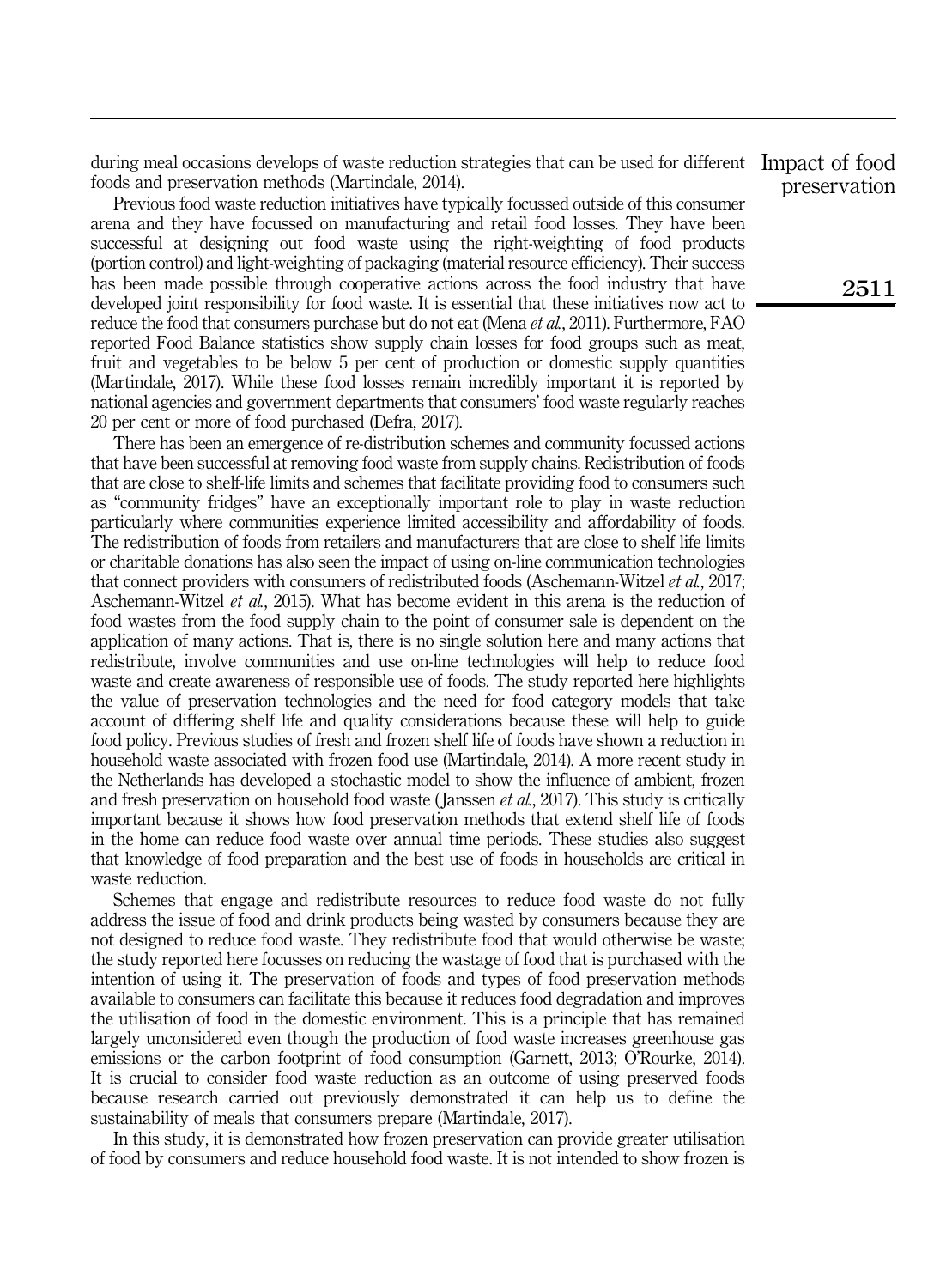the only option for reducing consumer food waste. It is hoped that the research will highlight the use of preservation methods in reducing consumer food waste and that there are several factors that must work together in food waste reduction is to be successful. Previous research carried out in the UK market compared fresh and frozen food use in households and the amount of consumer food waste was dependent on food preservation method. The study showed a 47 per cent reduction in household food waste for frozen products compared to fresh products (Martindale, 2014).

Frozen food in this study is defined by all food that is frozen via quick freezing; this ensures the cell intactness and preserves the nutritional value of the food. The process of freezing food in this household focussed study is defined as non-frozen food which gets frozen via a standard freezer (at home), as such this is slow freezing where cell structure is not maintained and it is less beneficial than quick freezing but adds to shelf life significantly. The definition of fresh food in this study is all non-frozen and non-freezing food.

Working with frozen foods not only gives us an opportunity to consider the value of food preservation in households but we must also consider manufacturing factories providing efficient use of resources and continual availability (Tukker, 2015). This provides us with the opportunity to develop models of food preservation that identify control points in the supply chain that can maximise food waste reduction. Frozen and freezing foods define this requirement more effectively than many other food supply chains that do not preserve foods. The consideration of frozen or freezing foods in this study has provided an opportunity to investigate these wider impacts on food resource use by consumers. For example, freezing foods provides availability of out-of-season produce which can be included in the sustainability assessments of frozen and fresh produce (Foster et al., 2014). While these benefits of food preservation are important it is the impact on consumer food waste that is investigated here. The value of localising food supply is important in the sustainability arena if it can provide what consumers demand and increased resilience. There are studies that show localising food supply can achieve this, particularly where there are strong regional food identities and a cultural preference of using food service (Caputo et al., 2017). Localisation and the value of it to the food system are not within the scope of this current study even though it is important to consider food preservation has enabled the supply of foods that are out of season to consumers. Indeed, this was why preservation of fruits and vegetables using pickling and osmotic preserving emerged traditionally (Martindale, 2017).

Frozen foods have played a pivotal role in enabling the global food supply chain to evolve and without that food losses would be increased in agriculture and processing. Many of the food supply chain issues highlighted in current food loss and food waste research do not exist with frozen foods because quick freezing leads to the extended shelf life gains that many waste reduction initiatives seek (Parfitt et al., 2010). Furthermore, freezing keeps within the conditions of "clean label" labelled trends and often provides greater portion control in the home (Shove and Southerton, 2000). The "clean label" trend is now clearly identified in retail environments where there are demands for ingredient labelling that clarifies ingredients and communicates any potential allergens introduced in processing and manufacturing (Asioli et al., 2017).

The Austrian market research reported in this paper allows us to extend current understanding of the utilisation of frozen foods. It also leads us to consider the broader issue of what incentivises consumers to eat a more sustainable diet. Austrian households currently produce around 369,000 tons of packed and unpacked food waste each year and there is over 23.4 million tonnes of food waste produced by households across the EC member nations (Bräutigam et al., 2014; Stenmarck et al., 2016). A sustainable diet must eliminate this food waste, the Austrian food waste volume is equivalent to 300€ of food thrown away per household year (Lebersorger and Schneider, 2011; Penker and Wytrzens, 2005).

2512

BFJ 119,12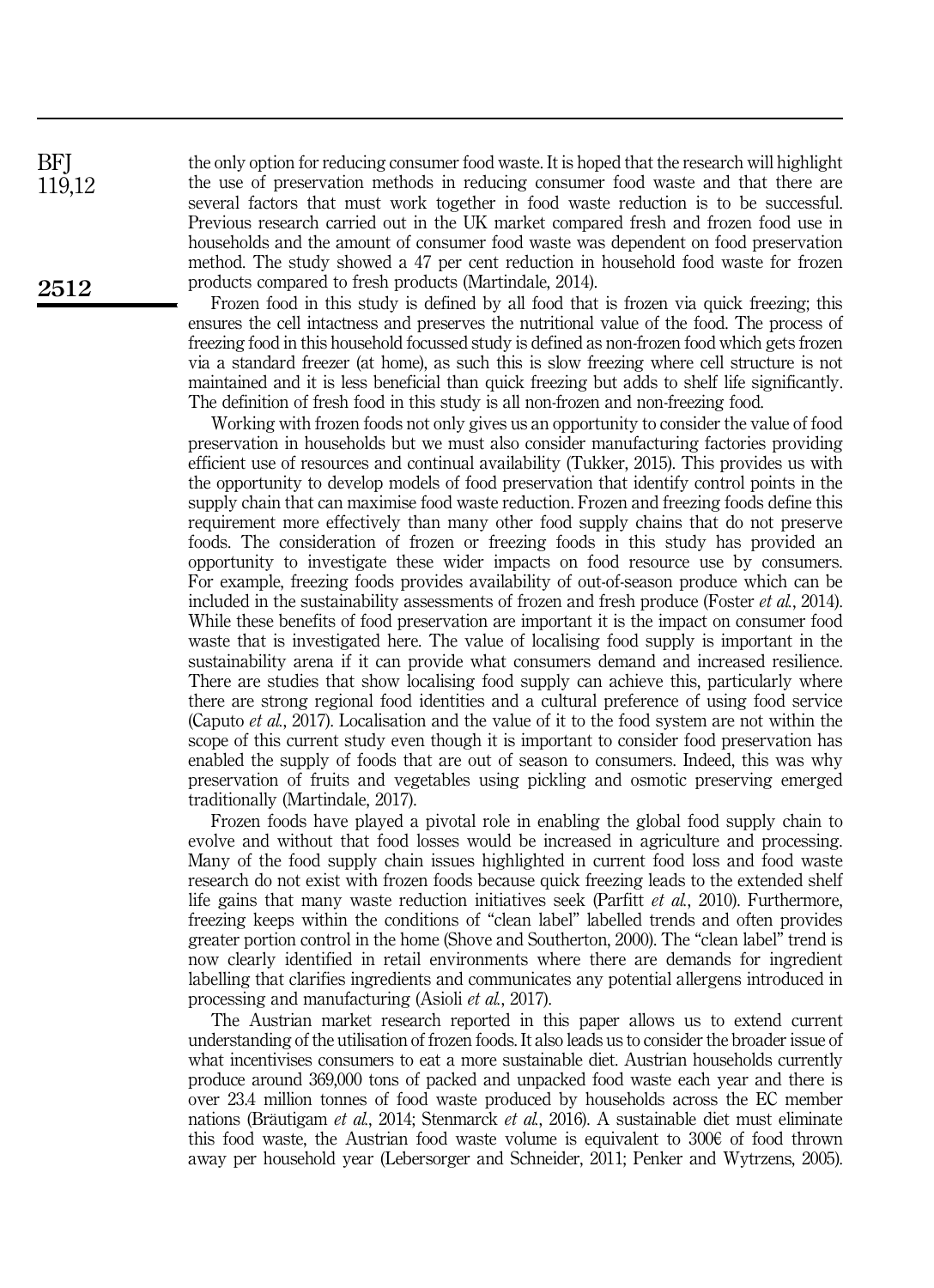The data presented here shows both frozen food purchases and household freezing decrease Impact of food food waste significantly and this has important implications for providing sustainable meals and diets.

## Research method

The Austrian market data was collected via an online survey carried out by the Institute of Marketing & Innovation, University of Natural Resources and Life Sciences, Vienna (BOKU) and Gesellschaft für Konsumforschung (GfK SE) during July 2015 (GfK, 2016). The survey questionnaire obtained data from 2,800 participants on the frequency of their food purchases for fresh and frozen foods.

The survey participants were selected to represent the typical Austrian population with regard to age and educational level. The selection made for geographic distribution across the Federal States was proportional to the population in each Federal State. The selection to the panel of 2,800 was made using the GfK market survey methods used for market research. GfK are a commercial and international company that provided the survey panel of 2,800 households. GfK's services are routinely used by the food sector by manufacturers and retailers to develop business activities and identify food and drink trends. The participants used in this survey bought food and drink for their household and were asked how much food they wasted across six food groups as a percentage of the total amount of the food they purchased. The six food groups were selected because they were important food categories in Austria that have both frozen and fresh options. Notably this included bread where the offer and purchasing of frozen bread rolls is typical for Austrian consumers.

The participants of the survey were asked to consider their household food waste in a week from the food they purchased, partly utilised food, leftovers (plate waste) and preparation residues. The core questions of the survey that asked participants to report their proportion of food purchased that was wasted as a percentage were as follows:

- (1) What percentage of fresh food from your household purchases do you throw away?
- (2) What percentage of the frozen food from your household purchases do you throw away?
- (3) What percentage of fresh food from your household purchases do you throw away per following product groups?
- (4) What percentage of frozen food from your household purchases do you throw away per following product groups?

The food groups were fruit; vegetables (including specific questions for potatoes and spinach); bread ( fresh only); pasta; meat; and, fish ( fish sticks also known as fish fingers for frozen foods). The core questions were developed in terms of what food product groups were wasted in households. The survey also collected demographic information so that the 2,800 participants reflected a typical sample of the Austrian population and this was determined using GfK's demographic methods.

## Research results

The amount of food waste produced in the sample of 2,800 Austrian households is shown in Figure 1. The data show that participants reported wasted 9.3 per cent of total fresh food purchased and 1.6 per cent of total frozen food purchased. Thus, the amount of reported food waste derived from the fresh foods is 5.8-fold greater than that of frozen foods in the 2,800 households assessed. This means that the six fresh food groups have a reported food waste that is 5.8-fold greater than comparable frozen food groups (see, Figure 1).

Figure 2, shows the food waste for fresh and comparable frozen food groups assessed in the Austrian study of 2,800 households. The food groups are fruits, vegetables, bread, pasta, preservation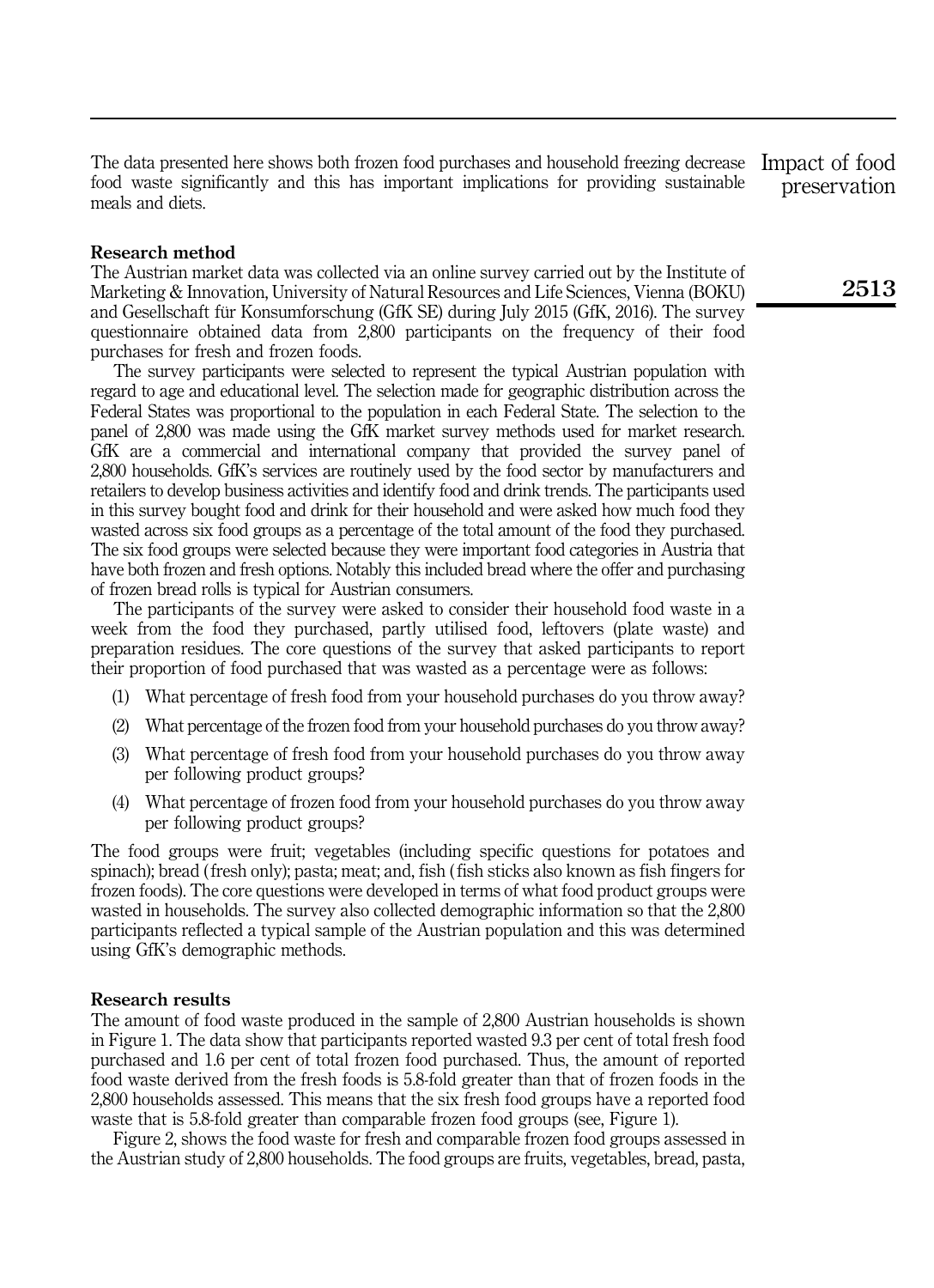meat and fish. Data obtained for the vegetable group were also specifically obtained for potatoes and spinach because of the importance of these products in the frozen categories. A similar approach was taken for fish products where fish sticks (also known as fish fingers) are an important frozen product category.

2514

**BFI** 119,12

> Figure 2, shows the amount of food waste derived from fresh food purchases is greater than frozen food purchases across the six food groups assessed apart from fish which is assessed as "other fish" in the reported frozen products here. These data are summarised in Table I where the ratio of fresh to frozen food waste is provided.



Figure 1. The amount of food waste associated with the total purchases of fresh and frozen foods in Austrian households

The percentage of food purchases wasted for the fresh and frozen food product

categories assessed

Figure 2.

|                                                                                                                                             |            | Percentage of fresh food<br>purchase wasted | Percentage of frozen food<br>purchase wasted | Fresh to frozen<br>food waste ratio |
|---------------------------------------------------------------------------------------------------------------------------------------------|------------|---------------------------------------------|----------------------------------------------|-------------------------------------|
| Table I.<br>The ratio of fresh to<br>frozen food group<br>waste for 2,800<br>Austrian households<br>for the food product<br>groups assessed | Fruit      | 6.2                                         | 0.6                                          | 10.3                                |
|                                                                                                                                             | Vegetables | 5.5                                         | 1.4                                          | 3.9                                 |
|                                                                                                                                             | Potatoes   | 3.9                                         | 0.5                                          | 7.8                                 |
|                                                                                                                                             | Pasta      | 1.7                                         | 0.5                                          | 3.4                                 |
|                                                                                                                                             | Meat       | 2.8                                         | 1.4                                          | 2.0                                 |
|                                                                                                                                             | Fish       | 0.6                                         | 0.7                                          | 0.9                                 |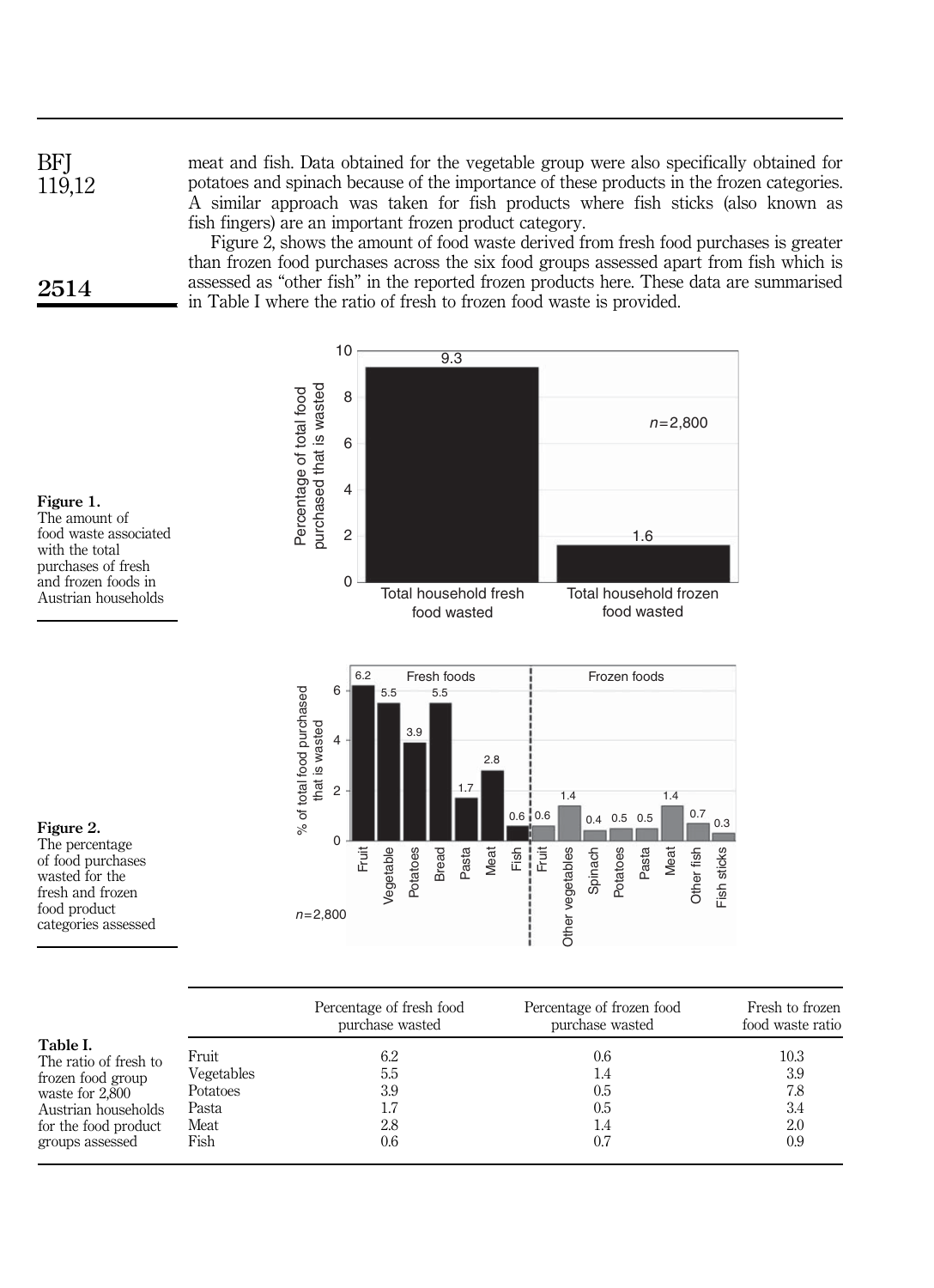# Research analysis

The goal of the research reported is to show how food waste behaviours connect many sustainability issues across the complex food choices consumers make when meals are prepared. Our research shows food manufacturers and food retailers occupy critical points in supply that can determine how these food consumption behaviours can be transformed into more sustainable ones. An important way of achieving this is through reducing the food waste associated with every meal.

Figure 1, shows fresh foods purchased have a reported 5.8-fold greater food waste compared to frozen food purchases in a survey of 2,800 Austrian households. The assessment of waste from different food groups provides important insights into how households utilise fresh and frozen foods (Figure 2). Table I, shows the ratio of fresh to frozen food waste across the food groups shown in Figure 2. It can be seen that fresh food is wasted in greater amounts than frozen food in every category except fish where fresh food waste is 0.9 of frozen food waste. The ratios show that the greatest differences between fresh and frozen food groups are seen for fruit where fresh is 10.3-fold greater than frozen and potatoes where fresh is 7.8-fold greater than frozen.

Notably, the fresh to frozen ratio of specific food products (Figure 2), include fresh vegetables and frozen spinach which is 13.8; and, for fresh fish and frozen fish sticks (also known as fish fingers) it is 2.0 in Austrian households. Spinach and fish sticks are specifically tested here because they are extremely popular for meal purchases in the Austrian and other European marketplaces. The 13.8-fold greater fresh vegetable waste than frozen spinach waste; and 2.0-fold greater fresh fish waste than fish stick waste is important because these products are developed to be directly placed into meals. They emphasise the impact of food product development when it is aligned to the portioning of food in meal preparation and if this is made to be optimal there is less food waste. This relationship between method of food preservation and portioning is also apparent with other food groups such as potatoes and pasta (Table I).

The reduction of food waste and correct meal portioning of specific food products are important because when they align and work together they can reduce food waste. This means data collected from consumers regarding what they consider to be the correct portion size in a meal is exceptionally valuable in waste reduction actions and it is rarely done. Obtaining such data is a challenge future research into food waste will need to address so that it can be transferred to food product development operations for maximum impact. The data collected here does not consider correct portion size data specifically but it does indicate its importance. The Austrian research reported here has shown that the fresh food thrown away per household per person for this sample was 37.48 kg each year while the frozen food thrown away per household per person was 6.46 kg and per year. The nutritional losses associated with food waste have yet to be fully characterised but they are an important component of food waste projections (Halloran  $et$  al., 2014).

While we can determine the environmental impact of consuming foods in terms of their carbon footprint, it is the impact of wasting foods as an outcome of consumption that concerns us here. This is important because assessment of the environmental value of foods requires considerable investment of finance, knowledge and skills. It seems futile to make this investment if the assessed foods are wasted downstream in the food supply chain as they are prepared and consumed. New supply chain models are required to promote the value of reducing food waste and guide processes such as freezing that can reduce food waste. The data presented in Figure 1, clearly demonstrate a means to reduce the environmental impact of the food we choose to eat by reducing waste if frozen and freezing options are considered. The difficulty is that consumers choose foods based on what they like and this frequently changes, the choices made will rarely consider the

Impact of food preservation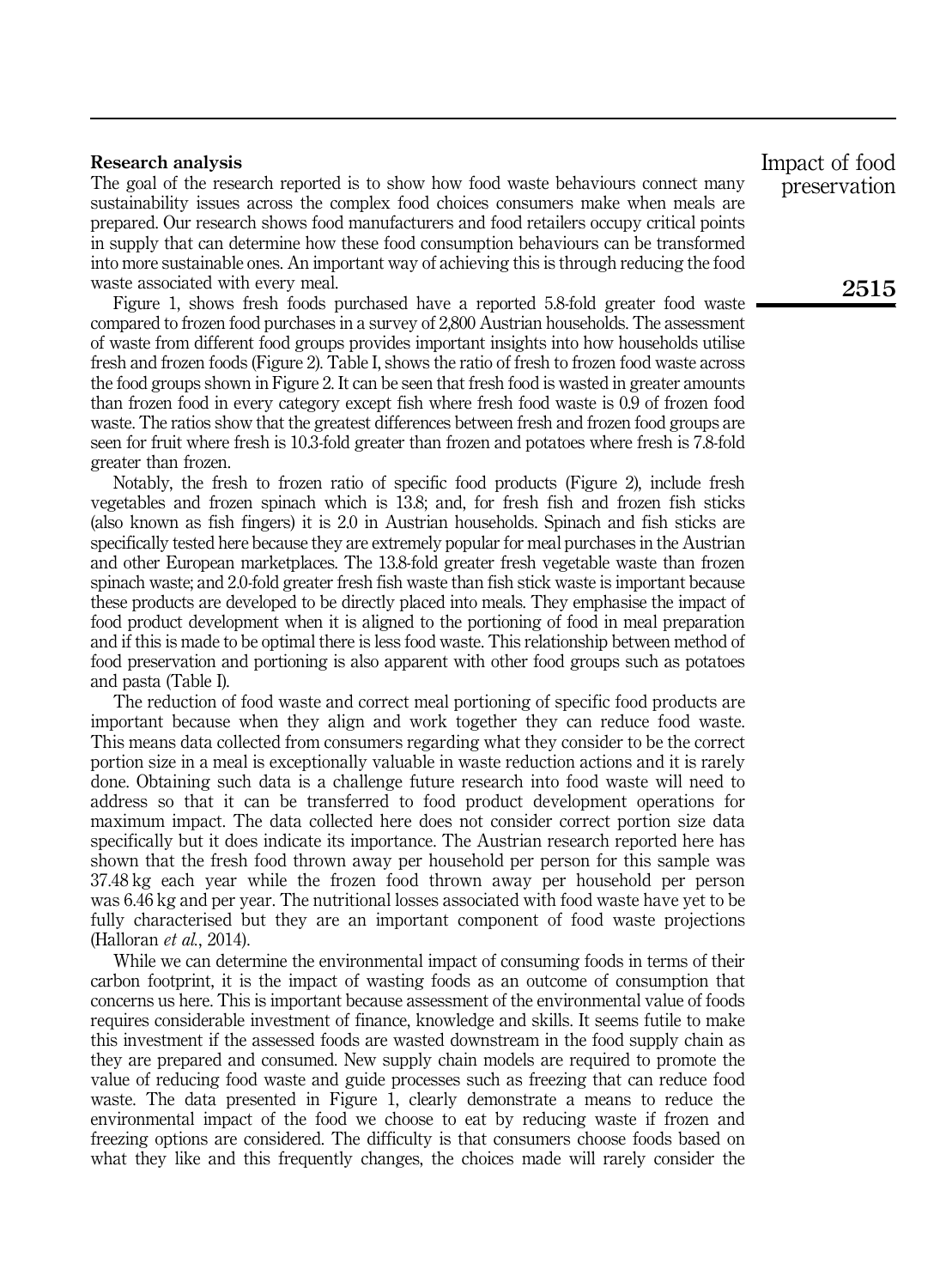impact of high level issues such as climate change but food waste reduction will be considered. This is because there is a very clear financial benefit to eliminating household food waste.

Current carbon footprinting methods show us that agri-production and global distribution can be the least of our problems because food wastage can be up to 20 per cent of food purchases and food losses across the supply chain can be far greater than this (Foster *et al.*, 2014). It is difficult to communicate such sustainability trade-offs in consumer arenas because debates are too complex to be made at the point of purchase. This is partly because carbon footprinting results are extremely variable due to the diversity of different food production systems and this has been tackled by developing certifications that target many sustainability goals. These have changed consumption of food by highlighting specific issues so that more ethical purchases are made such as those concerned with sustainable fishing, rainforest produce and so on. But it is day-to-day food waste at home and in supply chains that can make any diet unsustainable regardless of food certification used. Different preservation formats can reduce food waste and in the case of frozen food we know it can be reduced with respect to fresh foods because less of it is thrown away. There is no evidence that the nutritional values of frozen foods are any different to fresh foods if robust quality standards are in place from farm to fork. The nutritional losses resulting from food waste are significant and it is important to develop a food supply chain that is not losing these resources through wastage. There is not currently a certification that shows food produced with less waste or the use of food products that result in less waste and it is evident that there is a requirement to at least highlight the value of reducing consumer food waste. Food certification schemes that take household food waste reduction into account must be a future consideration in food and drink fast-moving consumer goods.

These ideas lead us to summarise the research presented here as a decision matrix model (Table II). The decision matrix highlights the major themes of consumer food waste reduction using frozen foods or freezing foods in households. It is proposed that such a matrix can be used to help food technologists guide the development of products with respect to preservation format and household food waste reduction. What is evident from the decision matrix analysis is a requirement to highlight the value of food preservation in reducing household food waste in the consumer space. This can be achieved by communicating through food companies' Corporate Social Responsibility programmes as

| Defining issues                                                                | Intervention issues identified by<br>alternate and specific terms                                                                                                                                              | Qualifier and outcome identifiers                                                                                                                                             |
|--------------------------------------------------------------------------------|----------------------------------------------------------------------------------------------------------------------------------------------------------------------------------------------------------------|-------------------------------------------------------------------------------------------------------------------------------------------------------------------------------|
| for the food                                                                   | Is frozen or freezing suitable Is the food material is suitable?<br>Is the frozen market realistic<br>(requiring market research)?<br>Continuity of supply is required<br>(e.g. to allow eating out-of-season) | LCA metrics can be used to improve the<br>communication of environmental impact<br>(e.g. the Carbon Footprint of a product)                                                   |
| How do you know it will<br>reduce food waste                                   | There is a fresh equivalent<br>Current volumes of food waste need<br>to be reduced<br>Supply format provides convenience                                                                                       | There is currently a lack of tools to<br>provide consumer advice. The research<br>presented here helps to identify the<br>benefits of preserving foods by freezing            |
| How are consumption<br>trends identified                                       | Consumers must be familiar with<br>product format. They may not<br>typically use frozen formats                                                                                                                | Peer review research studies must be<br>used                                                                                                                                  |
| How do we change<br>behaviours when more<br>sustainable ones are<br>identified | Feedback from consumers will<br>determine efficacy of using freezing<br>as a preservation method                                                                                                               | There is currently a lack of tools to<br>provide consumer guidance<br>A need for more robust methods to<br>demonstrate specific food preparations<br>can result in less waste |

Table II. The decision matrix

used to define the use of food preservation to reduce consumer food waste

2516

**BFI** 119,12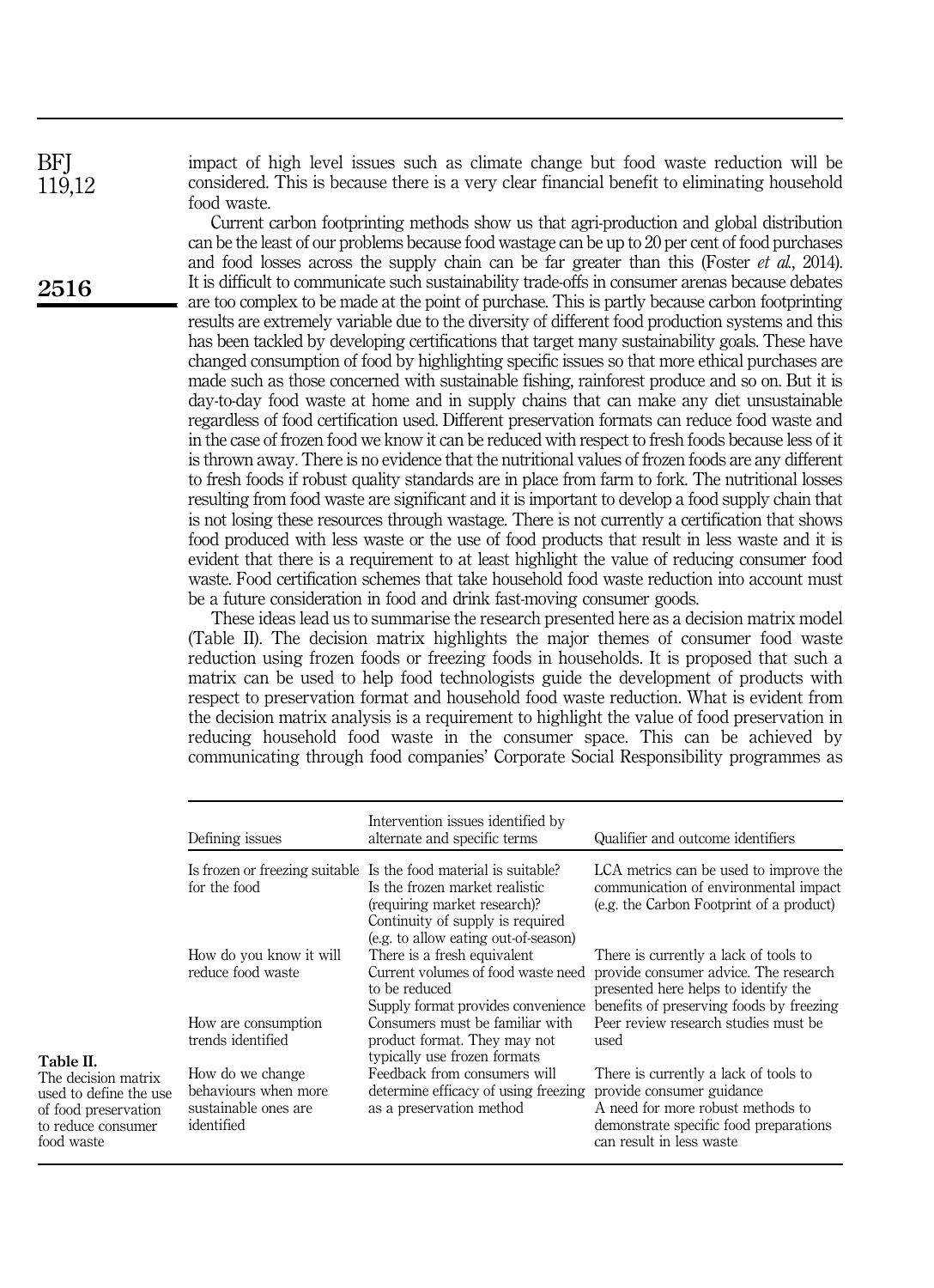well as interventions that improve culinary knowledge in households. There are several emerging methods for achieving these interventions including digital applications that aim to reduce food waste and social media communications by creating consumer interest movements. It is important that food waste reduction initiatives integrate with these communication methods that consumers use (Martindale, 2017).

# Research conclusion

The research reported here shows purchased fresh foods have a six-fold greater food waste compared to purchased frozen food in a survey of 2,800 Austrian households. The research supports previous research conducted in the UK where a 47 per cent food waste reduction was demonstrated for frozen foods compared to fresh foods. This relationship shows maximal resource use is achieved for frozen food products that are manufactured for the convenience of being included in meals. The conclusion is that food manufacturers, food retailers and policy makers must consider the role of food preservation in delivering a sustainable diet. The decision matrix approach here provides initial guidance in new product development a basis for doing this and it is supported by data sets that have now been obtained in the Austrian and UK markets.

# References

- Aschemann-Witzel, J., De Hooge, I.E., Rohm, H., Normann, A., Bossle, M.B., Grønhøj, A. and Oostindjer, M. (2017), "Key characteristics and success factors of supply chain initiatives tackling consumerrelated food waste – a multiple case study", Journal of Cleaner Production, Vol. 155 No. 2, pp. 33-45.
- Aschemann-Witzel, J., de Hooge, I., Amani, P., Bech-Larsen, T. and Oostindjer, M. (2015), "Consumerrelated food waste: causes and potential for action", Sustainability, Vol. 7 No. 6, pp. 6457-6477.
- Asioli, D., Aschemann-Witzel, J., Caputo, V., Vecchio, R., Annunziata, A., Næs, T. and Varela, P. (2017), "Making sense of the 'clean label' trends: a review of consumer food choice behavior and discussion of industry implications", Food Research International, Vol. 99 No. 1, pp. 58-71.
- Bräutigam, K.-R., Jörissen, J. and Priefer, C. (2014), "The extent of food waste generation across EU-27: different calculation methods and the reliability of their results", Waste Management & Research, Vol. 32 No. 8, pp. 683-694.
- Caputo, P., Clementi, M., Ducoli, C., Corsi, S. and Scudo, G. (2017), "Food chain evaluator, a tool for analyzing the impacts and designing scenarios for the institutional catering in Lombardy (Italy)", *Journal of Cleaner Production*, Vol. 140 No. 2, pp. 1014-1026.
- Defra (2017), "Food statistics pocketbook: office of national statistics", available at: [www.gov.uk/](www.gov.uk/government/uploads/system/uploads/attachment_data/file/553390/foodpocketbook-2016report-rev-15sep16.pdf) [government/uploads/system/uploads/attachment\\_data/file/553390/foodpocketbook-2016report](www.gov.uk/government/uploads/system/uploads/attachment_data/file/553390/foodpocketbook-2016report-rev-15sep16.pdf)[rev-15sep16.pdf](www.gov.uk/government/uploads/system/uploads/attachment_data/file/553390/foodpocketbook-2016report-rev-15sep16.pdf) (accessed 10 March 2017).
- Foster, C., Guében, C., Holmes, M., Wiltshire, J. and Wynn, S. (2014), "The environmental effects of seasonal food purchase: a raspberry case study", in van der Werf, H.M.G., Garnett, T., Corson, M.S., Hayashi, K. and Cederberg, C. (Eds), Towards Eco-Efficient Agriculture and Food Systems: Selected Papers from the Life Cycle Assessment (LCA) Food Conference, 2012, Vol. 73, Saint Malo, pp. 269-274.
- Garnett, T. (2013), "Food sustainability: problems, perspectives and solutions", *Proceedings of the* Nutrition Society, Vol. 72 No. 1, pp. 29-39.
- GfK (2016), "We are GfK", available at:<www.gfk.com/de-at/> (accessed 24 February 2017).
- Gustavsson, J., Cederberg, C., Sonesson, U., Van Otterdijk, R. and Meybeck, A. (2011), Global Food Losses and Food Waste, Food and Agriculture Organization of the United Nations, Rome.
- Halloran, A., Clement, J., Kornum, N., Bucatariu, C. and Magid, J. (2014), "Addressing food waste reduction in Denmark", Food Policy, Vol. 49, pp. 294-301.

Impact of food preservation